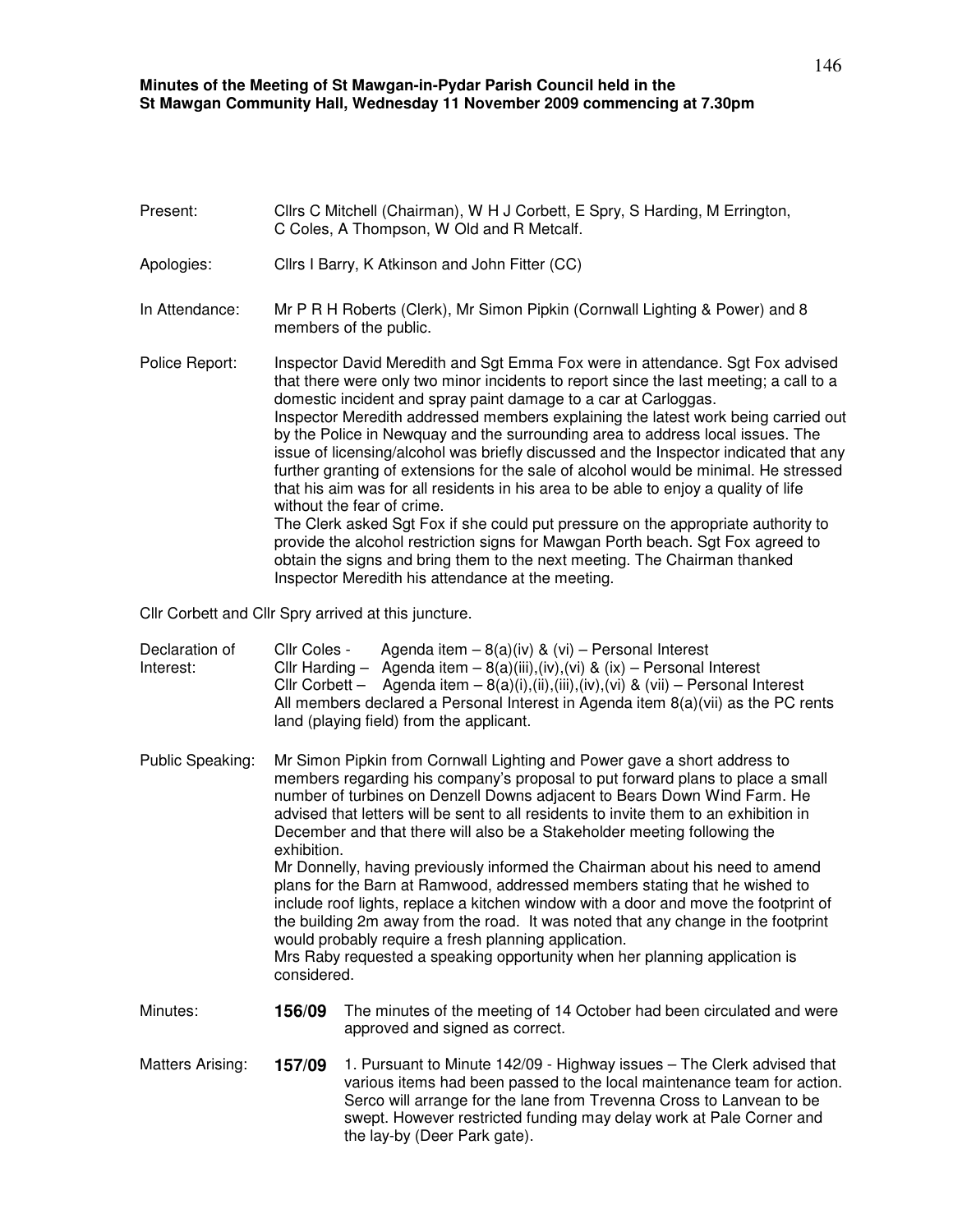|                          |        | 2. Pursuant to Minute 149/09- closure of Carloggas telephone kiosk - Cllr<br>Metcalf advised that some members of the Carloggas community had<br>expressed the wish that the kiosk is retained when the telephone service<br>is removed. The Clerk reminded members of the procedure to rescind a<br>Resolution from a previous meeting.                                                                                                                                                                                                                                                                                                                                                                                                                                                                                                                                                                                                                                                                                                                                                                                                                                                                                             |  |
|--------------------------|--------|--------------------------------------------------------------------------------------------------------------------------------------------------------------------------------------------------------------------------------------------------------------------------------------------------------------------------------------------------------------------------------------------------------------------------------------------------------------------------------------------------------------------------------------------------------------------------------------------------------------------------------------------------------------------------------------------------------------------------------------------------------------------------------------------------------------------------------------------------------------------------------------------------------------------------------------------------------------------------------------------------------------------------------------------------------------------------------------------------------------------------------------------------------------------------------------------------------------------------------------|--|
| Vacancies in<br>Council: | 158/09 | No applications for co-option have been received for the Trenance<br>vacancy.                                                                                                                                                                                                                                                                                                                                                                                                                                                                                                                                                                                                                                                                                                                                                                                                                                                                                                                                                                                                                                                                                                                                                        |  |
| Planning:                | 159/09 | (a) New Applications<br>(i) Cornwall Council $-09/01358$ - Retrospective application for the<br>construction of the Airport Bulk Fuel Facility (BFI) Newquay (Cornwall)<br>Airport. Members expressed their concern that this was a retrospective<br>application. The planning statement indicated that the BFI had been<br>constructed as a portable unit and could be moved to the South side of<br>the airport when need arises. It was Resolved to register Councillors<br>concern regarding the lack of consultation when the unit was constructed,<br>to raise no objection to its continued use and to request that its move to<br>the South side be carried out as soon as possible.                                                                                                                                                                                                                                                                                                                                                                                                                                                                                                                                         |  |
|                          |        | (ii) Cornwall Council - 09/01354 - Engineering works to strengthen and<br>reconfigure existing aircraft stands and installation of 5 x 15 metre high<br>apron floodlighting columns. Newquay (Cornwall) Airport. It was noted<br>that this was another retrospective application and that it had been<br>approved before the Environment Agency had submitted their comments,<br>which contained objections to certain elements of the plans. Additionally<br>following the Chairman's discussions with the CC's Planning Case<br>Officer, the agent is now willing to consider the fitting of cowls to the<br>lighting masts to reduce glare. It was Resolved to raise no objection to<br>the application with the proviso that the Agent's commitment to fitting<br>cowls to the lighting masts is carried out.                                                                                                                                                                                                                                                                                                                                                                                                                    |  |
|                          |        | (iii) Jennings $-09/01362$ - Application for the variation of conditions 2 &<br>4 of 91/00223 (holiday occupation) for use of land as caravan/camping<br>park. Watergate Bay Touring Park, Tregurrian. It was noted that<br>Condition 2 restricted occupation to the period 1 March to 30 November<br>with no provision for permanent occupancy; Condition 4 stipulated no<br>positioning of tents or caravans during the period December to February<br>(inclusive). It was noted that the Watergate Bay site is designated a<br>Touring Park and that there was no justification to extend the opening<br>period to include December through February. A previous Appeal has<br>stated that this closure period was essential in order to protect the visual<br>amenity of the area. In addition, out of normal season use would make it<br>difficult to differentiate between caravans that were being occupied by<br>visitors and those that may have been left for storage.<br>It was Resolved to object to this application as there was no justification<br>and it would be difficult to regulate.<br>Voting 8 in favour of the resolution with one abstention. Cllr Metcalf<br>wished that it be recorded that he abstained. |  |
|                          |        | (iv) Raby -09/01302 - replacement agricultural dwelling - 3 bedroom<br>house. Saffron Close, Trevenna Cross, St Mawgan.<br>Mrs Raby explained the need for a replacement building and they had<br>followed all the guidelines in submitting their plans. The Chairman<br>advised members of the content of PPS7 Annex A regarding agricultural<br>tied occupation. Proposed Cllr Thompson, seconded Cllr Metcalf, that the<br>PC supports the application on condition it remains an agricultural tied<br>dwelling. This was Resolved nem.con.                                                                                                                                                                                                                                                                                                                                                                                                                                                                                                                                                                                                                                                                                       |  |

147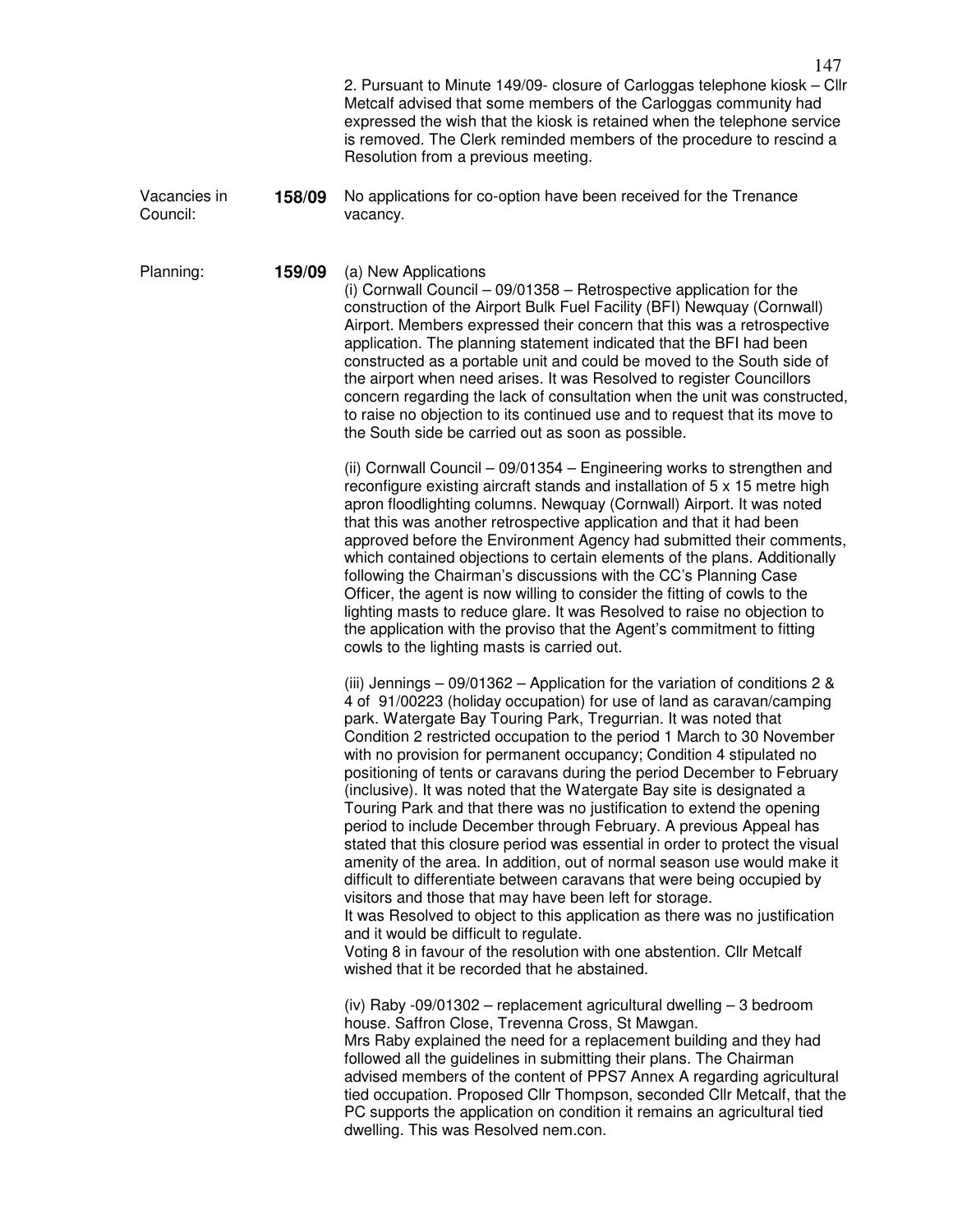(v) Stamp – 09/01449 – Proposed side extension. Little Lanherne Farm, St Mawgan. It was noted that there has been multiple extensions to the original parent building. It was Resolved to defer a decision in order to establish with the Planning Case Officer, the amount of justifiable additional development to this building.

(vi) Chapman – 09/01426 – Erection of general purpose agricultural storage building for fodder and machinery. Part of OS 2956, Trembleath Farm. It was Resolved to raise no objection to this application. Cllr Corbett abstained from voting.

(vii) Young-Jamieson – 09/01462 & 09/01475 – Alterations and additions to Grade 2 listed building to form ground floor shower room and disabled access. Lower Lodge Cottage, St Mawgan. It was Resolved to raise no objections to these applications.

(viii) Stewart – 09/01453 – Approval of details – Reserved Conditions 2 & 4 of 09/00922 for formation of parking area. St Teresa's Cottage, St Mawgan. Proposed Cllr Metcalf, seconded Cllr Thompson, that the PC supports this revised application. This was Resolved nem.con

(ix) Quartly – 09/01351 – Application for non-material amendment – replace natural roof slates as defined on the application with fibre cement slates to match existing. Ball Cottage, Ball Lane, St Mawgan. It was Resolved to raise no objection to this application.

(x) Fullerton – 09/01359 – Proposed dormer windows to replace velux roof lights. The Annex, Seawynds, Tregurrian. It was Resolved to raise no objection to this application.

(b) Advice from Cornwall Council

(i) Proposed extension to dwelling. Morwenna, Trevarrian (Min 140/09). Granted.

(ii) Alteration and refurbishment to holiday cottages, including raising roof by 0.7 m to provide for insulation and headroom. 5 & 6 Porth Farm Cottages, Mawgan Porth (Min 122/09). Granted.

(iii) Proposed construction of inset balcony. Windsong, 25 Tredragon Close, Mawgan Porth (Min 140/09). Following objections by the PC the application was referred to Senior Management at Central Area Planning and permission was granted.

(iv) Proposed construction of rear dormer. Windsong, 25 Tredragon Road, Mawgan Porth (Min122/09). Granted.

(v) Installation of cassetted motorised awnings. I & 6 White Lodge Apartments (Min 140/09). Granted.

(c) Other Issues

(i) Felling of trees Carnanton Woods – Civil Aviation Authority response. The Chairman tabled the reply from the CAA which set out the CAA's role in the development of Newquay Airport, making particular reference to Civil Aviation Publication 168 Chap.4 which deals with obstacle limitation applicable to aircraft operations (www.caa.co.uk/cap168). The CAA had explained the operational implications to the Airport Operators who then opted to remove the penetration by certain trees into the operational limitation areas. The extent of the tree removal had not been a matter for the CAA. The lack of consultation on this matter by the Airport Operator with the PC remains a concern. It was agreed to ask Cllr Fitter (CC) to raise our concerns with the Airport Operators.

(ii) Village Design Statement - The Clerk has requested that a member of the CC's Planning Team meets with the Parish Plan Action Committee to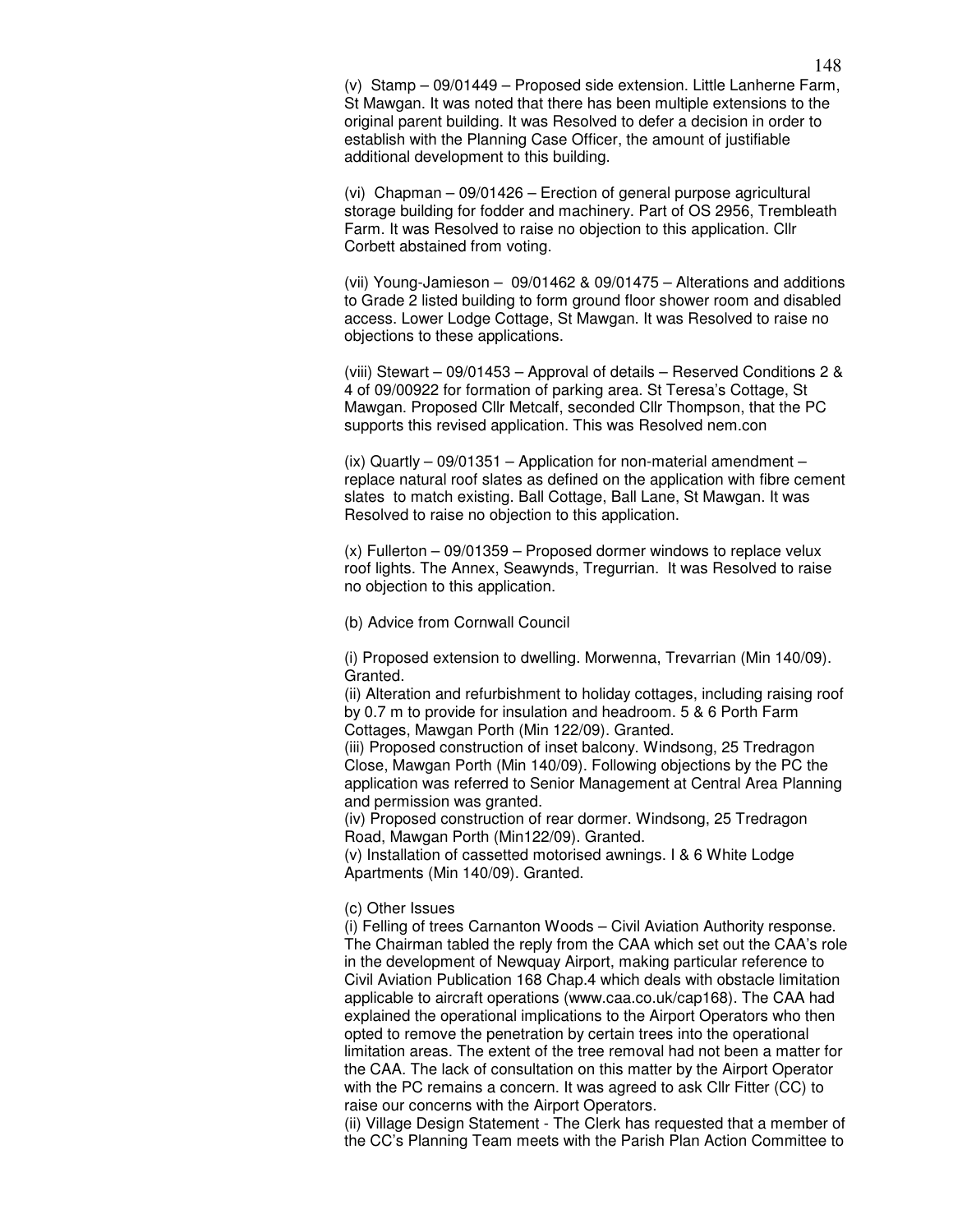|                                                   |        | explain the process. The Clerk has obtained a 'model' of a design<br>statement and will pass to Cllr Atkinson.                                                                                                                                                                                                                                                                                                                                                                                                                                                                                                                                                                            |  |
|---------------------------------------------------|--------|-------------------------------------------------------------------------------------------------------------------------------------------------------------------------------------------------------------------------------------------------------------------------------------------------------------------------------------------------------------------------------------------------------------------------------------------------------------------------------------------------------------------------------------------------------------------------------------------------------------------------------------------------------------------------------------------|--|
| Newquay Area<br>Committee:                        | 160/09 | The next Area meeting will be Wednesday 16 December 2009. PC<br>representatives will attend.                                                                                                                                                                                                                                                                                                                                                                                                                                                                                                                                                                                              |  |
| St Mawgan<br>Village - Street<br>Furniture:       | 161/09 | The litter bin for the School entrance has been ordered. Community<br>Notice Board - a response has been received from the Cameo Club<br>regarding the possibility of a donation towards the cost of replacement,<br>and the Clerk will obtain an application form in order to make an<br>application to our Cornwall Councillor for matched funding under his<br>community scheme.                                                                                                                                                                                                                                                                                                       |  |
| Mawgan Porth<br>Beach:                            | 162/09 | Cllr Old will contact N J Plant (Fabrication & Welding) with regard to the<br>provision of the metal spikes needed to complete repairs to the surface of<br>the Disabled Access.                                                                                                                                                                                                                                                                                                                                                                                                                                                                                                          |  |
| Playing Field:                                    | 163/09 | (i) General – The Clerk reported that permission to remove the two dead<br>trees on the edge of the playing field by the Cricket pavilion, had been<br>granted by CC. These will be removed as soon as weather permits.                                                                                                                                                                                                                                                                                                                                                                                                                                                                   |  |
|                                                   |        | (ii) Double Gates repair. Cllr Corbett reported that the gates had been<br>removed and that repairs were nearing completion.                                                                                                                                                                                                                                                                                                                                                                                                                                                                                                                                                              |  |
| <b>Burial</b><br>Ground/Closed<br>Cemetery:       | 164/09 | (i) General Issues – It was Resolved to approve the memorial and<br>inscription for the late Bernard F. Rowe                                                                                                                                                                                                                                                                                                                                                                                                                                                                                                                                                                              |  |
|                                                   |        | (ii) Oratoria - Min 128/09 & Min 146/09 refer. Concerns were raised<br>about the placement of this type of monument in the burial ground and it<br>was agreed that the applicant should explore all other options to find a<br>suitable alternative location.                                                                                                                                                                                                                                                                                                                                                                                                                             |  |
|                                                   |        | (iii) Closed Cemetery - The matter of Rose Garden maintenance has<br>been resolved. With regard to overhanging tree branches, the Clerk will<br>obtain quotations for the removal of the larger branches.                                                                                                                                                                                                                                                                                                                                                                                                                                                                                 |  |
| Footpaths:                                        | 165/09 | (i) FP 39 - The Area Ranger has advised the Clerk that works to<br>improve this path will begin as soon as contract arrangements have<br>been made. In addition the owner of the property at the top of the lane<br>will be asked to 'ridge' the concrete section of path adjacent to his<br>boundary wall. This is in order to prevent the surface becoming a<br>slipping hazard.<br>(ii) Dog Bin - Coastal Footpath top of North Steps. The Clerk tabled a<br>request from SERCO to replace the small bin with a standard litter bin to<br>cope with the amount of waste being left at this spot. It was Resolved to<br>agree to this request. The Clerk will notify SERCO accordingly. |  |
| Council Website:                                  | 166/09 | The Chairman reported that he had received details from two website<br>designers and would be arranging meetings to make progress on this<br>project.                                                                                                                                                                                                                                                                                                                                                                                                                                                                                                                                     |  |
| Sports Hub-<br>Treviglas<br>Community<br>College: | 167/09 | The Chairman tabled a letter from the Head Teacher which explained<br>that the School had reached the important second stage in the funding<br>process and now required as much community support as possible from<br>groups in their catchment area. It was Resolved that the Clerk sends an<br>appropriate letter of support.                                                                                                                                                                                                                                                                                                                                                           |  |